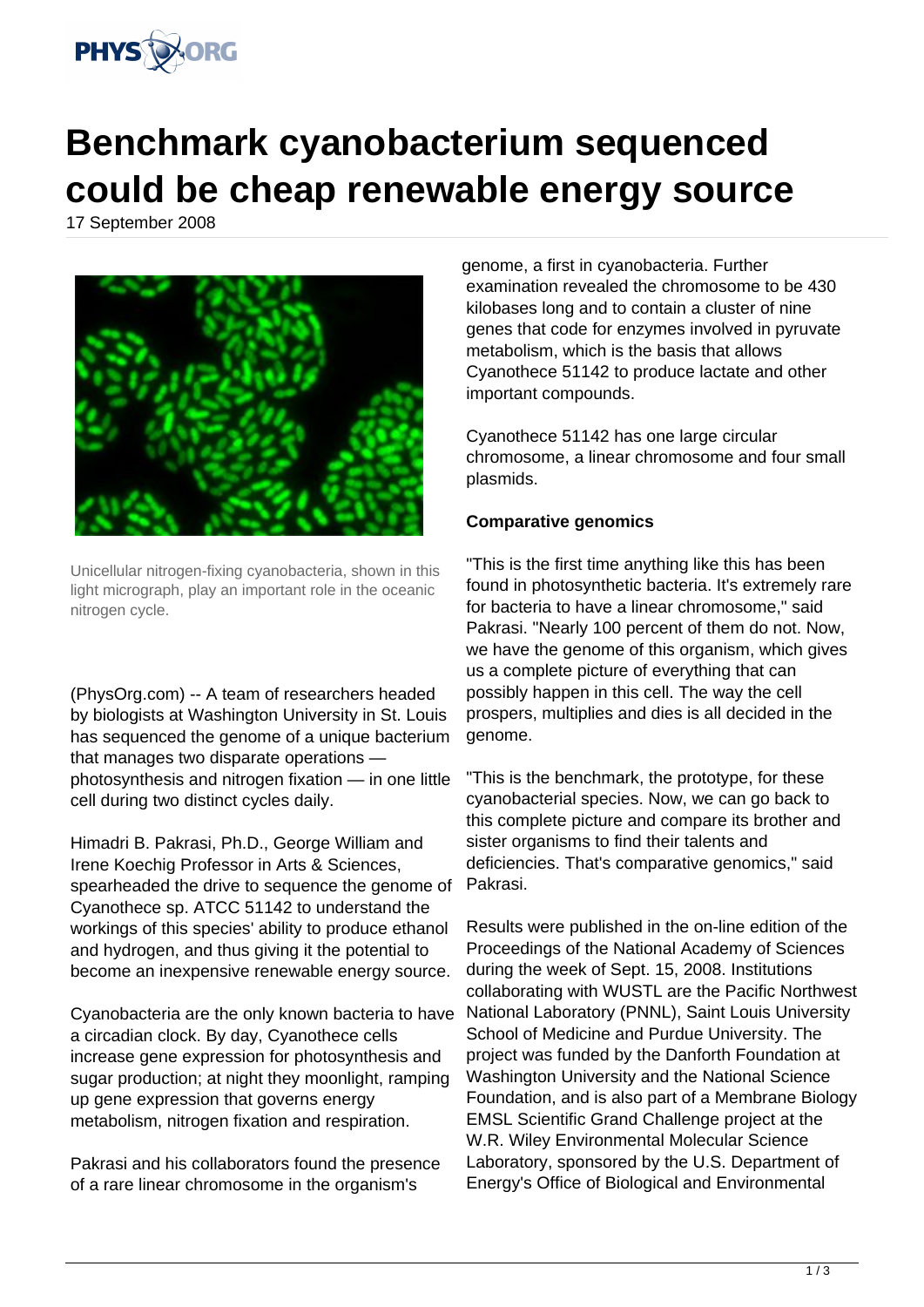

Research program, located at PNNL. The majority of the funding for this research is through EMSL.

The researchers found that the majority of proteins Cyanothece 51142 was sequenced at WUSTL's on the linear chromosome are hypothetical, but the Genome Sequencing Center, based in the WUSTL gene cluster is a major find.

"The linear chromosome contains the only gene copy for lactate dehydrogenase, which facilitates one of the organism's fermenting capabilities, "said Jana Stöckel, Ph.D., WUSTL postdoctoral researcher who worked with Pakrasi and WUSTL postdoctoral researchers Michelle Liberton, Ph.D., and Eric Welsh, Ph.D.

"In conjunction with the proteomics group at Pacific Northwest National Laboratory, we've been able to show that many of the genes in the linear chromosome are in fact expressing proteins, " said Liberton. "It's not just a piece of DNA sitting there. Transcription and translation are happening."

## **Finding the workhorse**

Comparative genomics is the theme for the next round of Pakrasi's research. His laboratory has received a grant from the U.S. Department of Energy to sequence the genomes of six other Cyanothece organisms in a quest to find the best one to produce hydrogen.

"The goal is to find the hydrogen-producing workhorse of these seven, " Pakrasi said. "Work is ongoing, and I expect in a year or so we will learn a lot more. We will be comparing functions and organizations."

The strains, two isolated from rice paddies in Taiwan, one from a rice paddy in India, and three others from the deep ocean, are related, but each one comes from different environmental backgrounds and might metabolize differently. Thus, one or more strains might have biological gifts to offer that the others don't, or else combining traits of the different strains could provide the most efficient form of bioenergy.

No less than four national laboratories will be involved in various stages of sequencing the other cyanobacteria: PNNL, the Joint Genome Institute (a

part of Lawrence Livermore Laboratory), Oak Ridge Laboratory and Los Alamos Laboratory.

School of Medicine. Paper co-author Richard K. Wilson, Ph.D., Director of the Center, and Jeffrey I. Gordon, M.D., of the WUSTL Medical School's Department of Molecular Biology and Pharmacology, had the original vision to sequence Cyanothece 51142, according to Pakrasi.

"They wanted a pilot program and brought in Danforth Foundation funding to get the project going," Pakrasi said. "Had it not been for their vision and the initial investment, the interest and support from the national laboratories would not be what it is. More than four years ago, when we were thinking about Cyanothece, we had little idea of the organism's potential. Today, it's all blossomed into something much bigger than we'd thought it would."

Provided by WUSTL